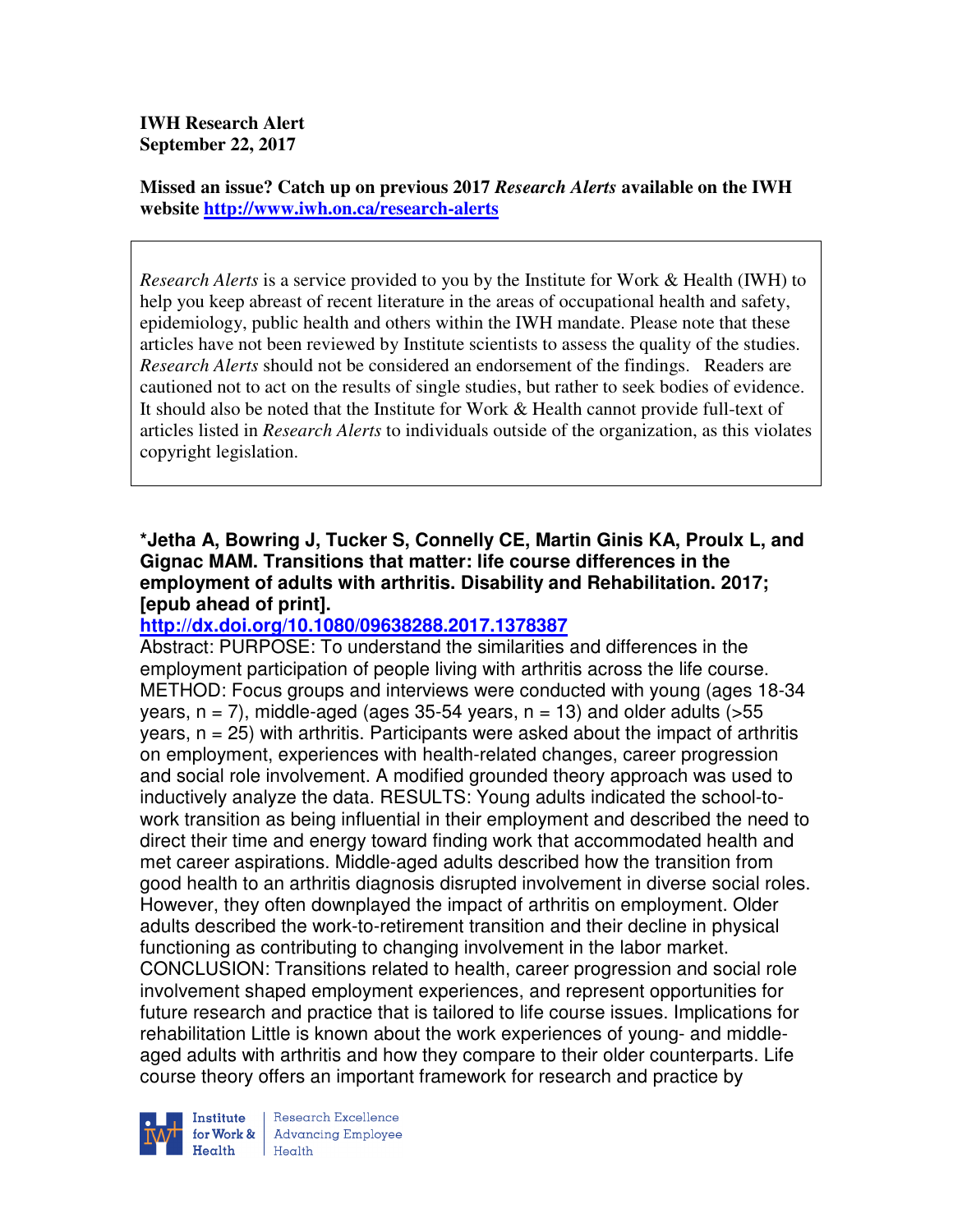providing a perspective to enhance our understanding of how employment participation differs across phases of life. Salient and diverse changes related to health, career and social role involvement were identified at each life phase and shaped employment. Rehabilitation practitioners should pay special attention to a client's age, life phase and work history as a strategy to enhance the delivery of interventions that promote work participation

### **\*Tavares P, Landsman V, and Wiltshire L. Intra-examiner reliability of measurements of ankle range of motion using a modified inclinometer: a pilot study. Journal of the Canadian Chiropractic Association. 2017; 61(2):121-127.**

## **[doi unavailable as of Sept 22, 2017]**

Abstract: A modified inclinometer was designed for measuring total ankle range of motion (ROM) in the standing position for a large future study. The purpose of this pilot study was to assess the intra-examiner reliability of this new device in order to see if the examiner would be able to produce equally reliable measurements with this instrument as with a routinely used goniometer. Nineteen young healthy individuals took part in the pilot. The same examiner took the ROM measurements using both devices twice on the same day and one further time 2 or 3 days later. Test-retest reliability was measured using the intraclass correlation coefficient (ICC). The ICC values were 0.86 (95% CI=[0.67; 0.94]) and 0.83 (95%  $CI=[0.61; 0.93]$ ) for the measurements taken with the goniometer on the same day and for those on two different days. The corresponding values for the modified inclinometer were 0.88 (95% CI=[0.72;0.95]) and 0.81 (95% CI=[0.57; 0.92]). Both instruments were found to have very good test-retest reliability

#### **Ariza-Montes A, Leal-Rodriguez AL, Rodriguez-Felix L, and Albort-Morant G. Can an internal locus of control and social support reduce work-related levels of stress and strain?: a comparative study between Spanish owners and managers. Journal of Occupational & Environmental Medicine. 2017; 59(9):903-912.**

### **http://dx.doi.org/10.1097/JOM.0000000000001096**

Abstract: OBJECTIVE: The aim of this article is to assess the role played by both individual and contextual factors in reducing the manager's levels of stress and strain within the workplace setting. This article also highlights the manager's locus of control (LOC) as an internal factor and emphasizes the social support variable as a contextual factor. METHODS: We use a sample of 332 respondents belonging to Spanish manufacturing and services firms and a structural equation modeling technique (partial least squares path modeling). RESULTS: The results reveal that there are significant differences between managers and owners about stress-strain relationship. CONCLUSIONS: The study provides support for the literature on stress management, which emphasizes the importance of a LOC and social support in influencing stress and strain between managers and owners



| Research Excellence Financial Research Excellence<br>
Financial Realth<br>
Realth<br>
Realth<br>
Realth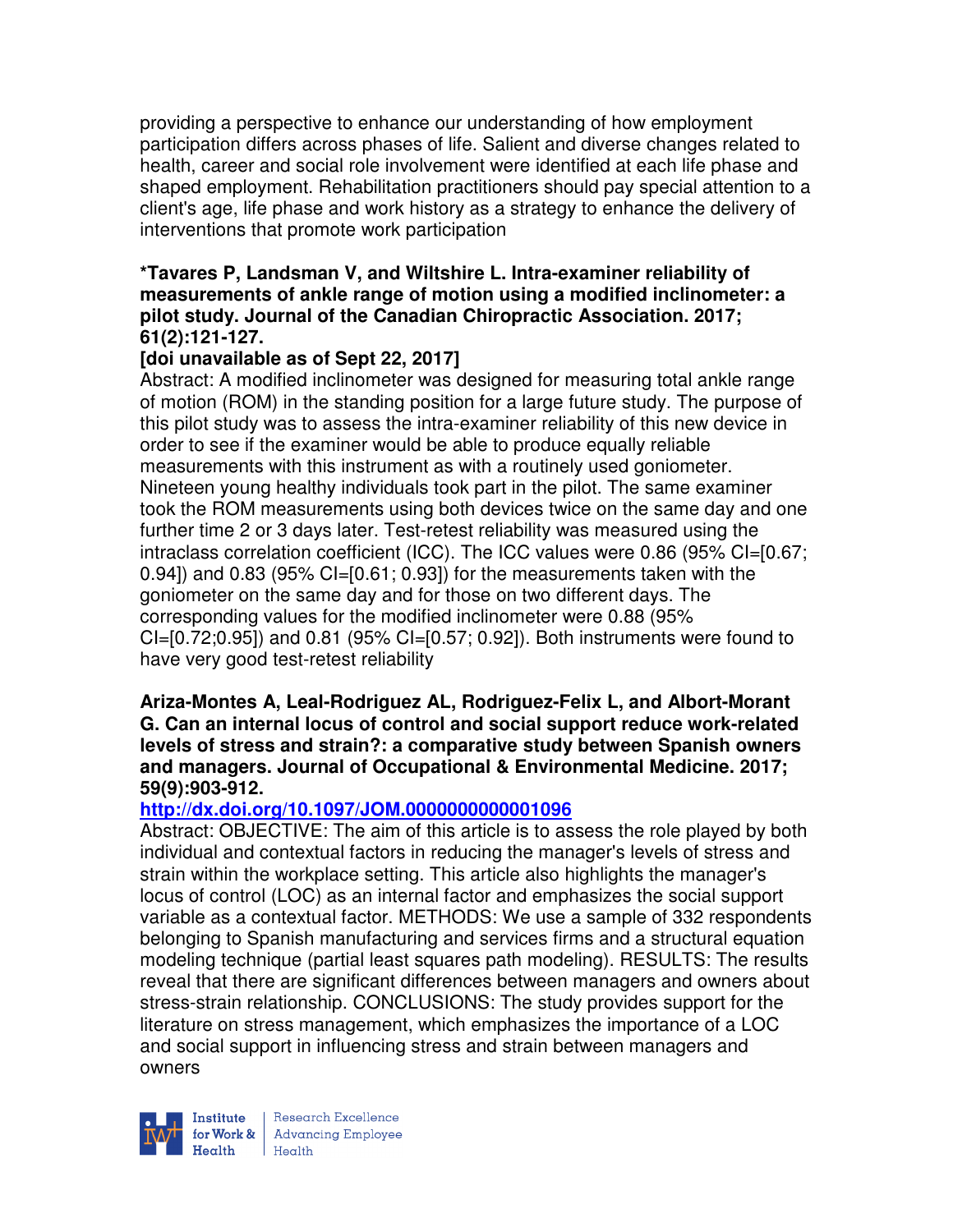### **Asfaw A, Rosa R, and Pana-Cryan R. Potential economic benefits of paid sick leave in reducing absenteeism related to the spread of influenza-like illness. Journal of Occupational & Environmental Medicine. 2017; 59(9):822- 829.**

# **http://dx.doi.org/10.1097/JOM.0000000000001076**

Abstract: OBJECTIVE: Most U.S. employers are not required to provide paid sick leave (PSL), and there is limited information on the economic return of providing PSL. We estimated potential benefits to employers of PSL in reducing absenteeism related to the spread of influenza-like illness (ILI). METHODS: We used nationally representative data and a negative binomial random effects model to estimate the impact of PSL in reducing overall absence due to illness or injury. We used published data to compute the share of ILI from the total days of absence, ILI transmission rates at workplaces, wages, and other parameters. RESULTS: Providing PSL could have saved employers \$0.63 to \$1.88 billion in reduced ILI-related absenteeism costs per year during 2007 to 2014 in 2016 dollars. CONCLUSION: These findings might help employers consider PSL as an investment rather than as a cost without any return

**Ci W, Hou F, and Morissette R. Acquisition of permanent residence by temporary foreign workers in Canada: a panel study of labour market outcomes before and after the status transition. Analytical Studies Branch Research Paper Series, no 396. Ottawa ON: Statistics Canada; 2017.**  http://www.statcan.gc.ca/pub/11f0019m/11f0019m2017396-eng.pdf

# **Diaz KM, Howard VJ, Hutto B, Colabianchi N, Vena JE, Safford MM, Blair SN, and Hooker SP. Patterns of sedentary behavior and mortality in U.S. middle-aged and older adults: a national cohort study. Annals of Internal Medicine. 2017; [epub ahead of print].**

**http://dx.doi.org/10.7326/M17-0212**  Abstract: Background: Excessive sedentary time is ubiquitous in Western societies. Previous studies have relied on self-reporting to evaluate the total volume of sedentary time as a prognostic risk factor for mortality and have not examined whether the manner in which sedentary time is accrued (in short or long bouts) carries prognostic relevance. Objective: To examine the association between objectively measured sedentary behavior (its total volume and accrual in prolonged, uninterrupted bouts) and all-cause mortality. Design: Prospective cohort study. Setting: Contiguous United States. Participants: 7985 black and white adults aged 45 years or older. Measurements: Sedentary time was measured using a hip-mounted accelerometer. Prolonged, uninterrupted sedentariness was expressed as mean sedentary bout length. Hazard ratios (HRs) were calculated comparing quartiles 2 through 4 to quartile 1 for each exposure (quartile cut points: 689.7, 746.5, and 799.4 min/d for total sedentary time; 7.7, 9.6, and 12.4 min/bout for sedentary bout duration) in models that included moderate to vigorous physical activity. Results: Over a median follow-up of 4.0 years, 340 participants died. In multivariable-adjusted models, greater total



Research Excellence for Work & | Advancing Employee Health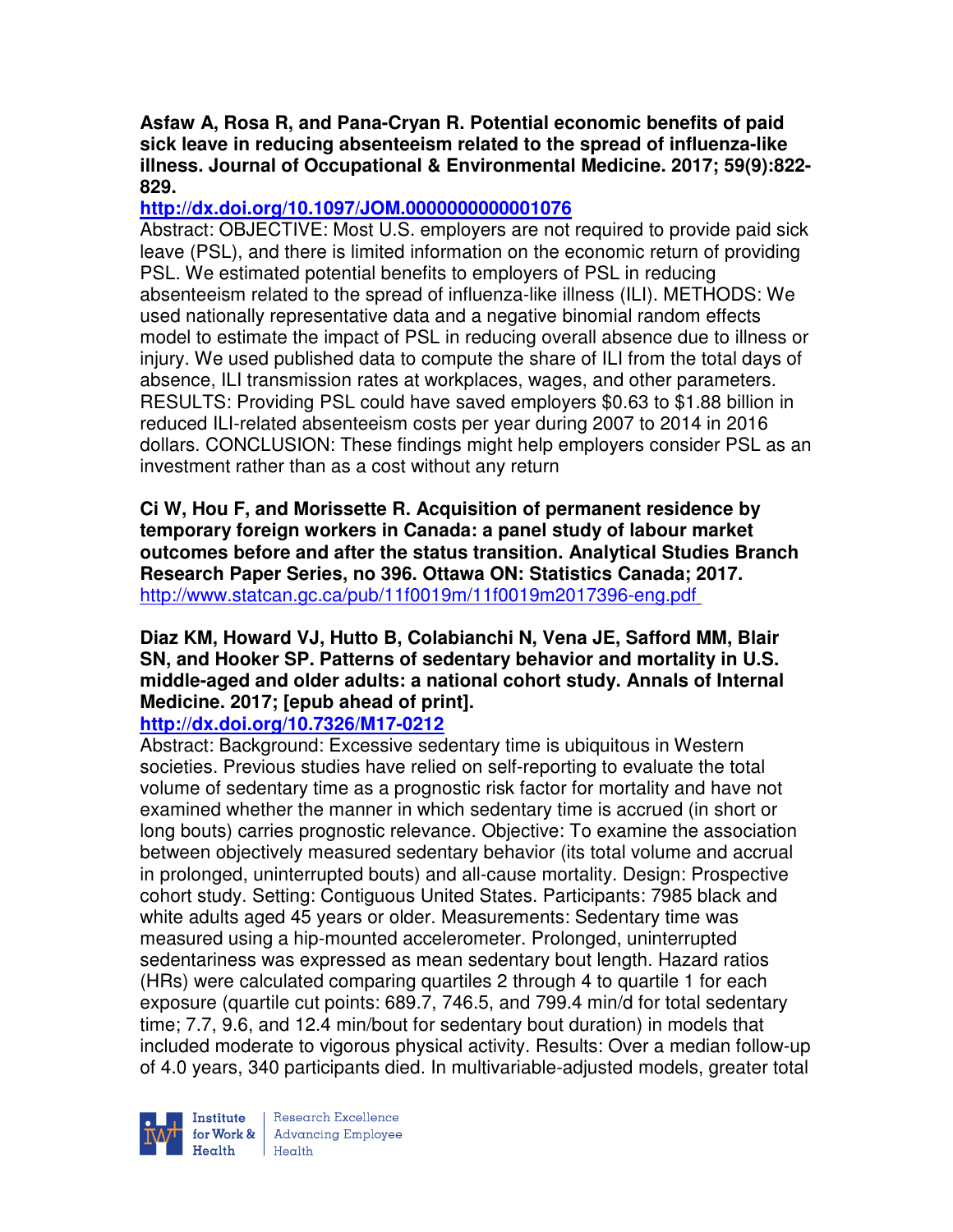sedentary time (HR, 1.22 [95% CI, 0.74 to 2.02]; HR, 1.61 [CI, 0.99 to 2.63]; and HR, 2.63 [CI, 1.60 to 4.30]; P for trend  $<$  0.001) and longer sedentary bout duration (HR, 1.03 [CI, 0.67 to 1.60]; HR, 1.22 [CI, 0.80 to 1.85]; and HR, 1.96 [CI, 1.31 to 2.93]; P for trend < 0.001) were both associated with a higher risk for all-cause mortality. Evaluation of their joint association showed that participants classified as high for both sedentary characteristics (high sedentary time [>/=12.5 h/d] and high bout duration [>/=10 min/bout]) had the greatest risk for death. Limitation: Participants may not be representative of the general U.S. population. Conclusion: Both the total volume of sedentary time and its accrual in prolonged, uninterrupted bouts are associated with all-cause mortality, suggestive that physical activity guidelines should target reducing and interrupting sedentary time to reduce risk for death. Primary Funding Source: National Institutes of Health

#### **Gifford B and Zong Y. On-the-job productivity losses among employees with health problems: the role of work accommodations. Journal of Occupational & Environmental Medicine. 2017; 59(9):885-893. http://dx.doi.org/10.1097/JOM.0000000000001094**

Abstract: OBJECTIVES: Debates about the productivity impact of work accommodations typically focus on employment and labor force participation outcomes. This study considers whether accommodations mediate on-the-job productivity losses among employees who report health problems. METHODS: The study uses ordered logistic regression to predict employees' self-reported productivity losses as a function of health problems and experiences with needed work accommodations. RESULTS: On average, the odds that an employee who did not get a needed accommodation reported higher levels of lost productivity are 5.11 times the odds for an employee who got a needed accommodation. CONCLUSIONS: Although health problems make it difficult for many employees to perform well on the job, accommodations could reduce productivity losses in some cases. Nonetheless, more research on the impact of specific kinds of accommodations for different chronic conditions is warranted

**Grynderup MB, Nabe-Nielsen K, Lange T, Conway PM, Bonde JP, Garde AH, Gullander M, Kaerlev L, Persson R, Rugulies R, Vammen MA, Hogh A, and Hansen AM. The associations between workplace bullying, salivary cortisol, and long-term sickness absence: a longitudinal study. BMC Public Health. 2017; 17(1):710.** 

**http://dx.doi.org/10.1186/s12889-017-4716-7 [open access]** Abstract: BACKGROUND: Workplace stressors, such as bullying, are strongly related to subsequent long-term sickness absence, but little is known of the possible physiological mechanisms linking workplace stressors and sickness absence. The primary aim of this study was to investigate to what extent cortisol levels were associated with subsequent sickness absence and if cortisol mediated the association between workplace bullying and sickness absence. We additionally investigated possible bidirectional associations between bullying, cortisol, and long-term sickness absence. METHODS: Participants came from



Research Excellence for Work & | Advancing Employee Health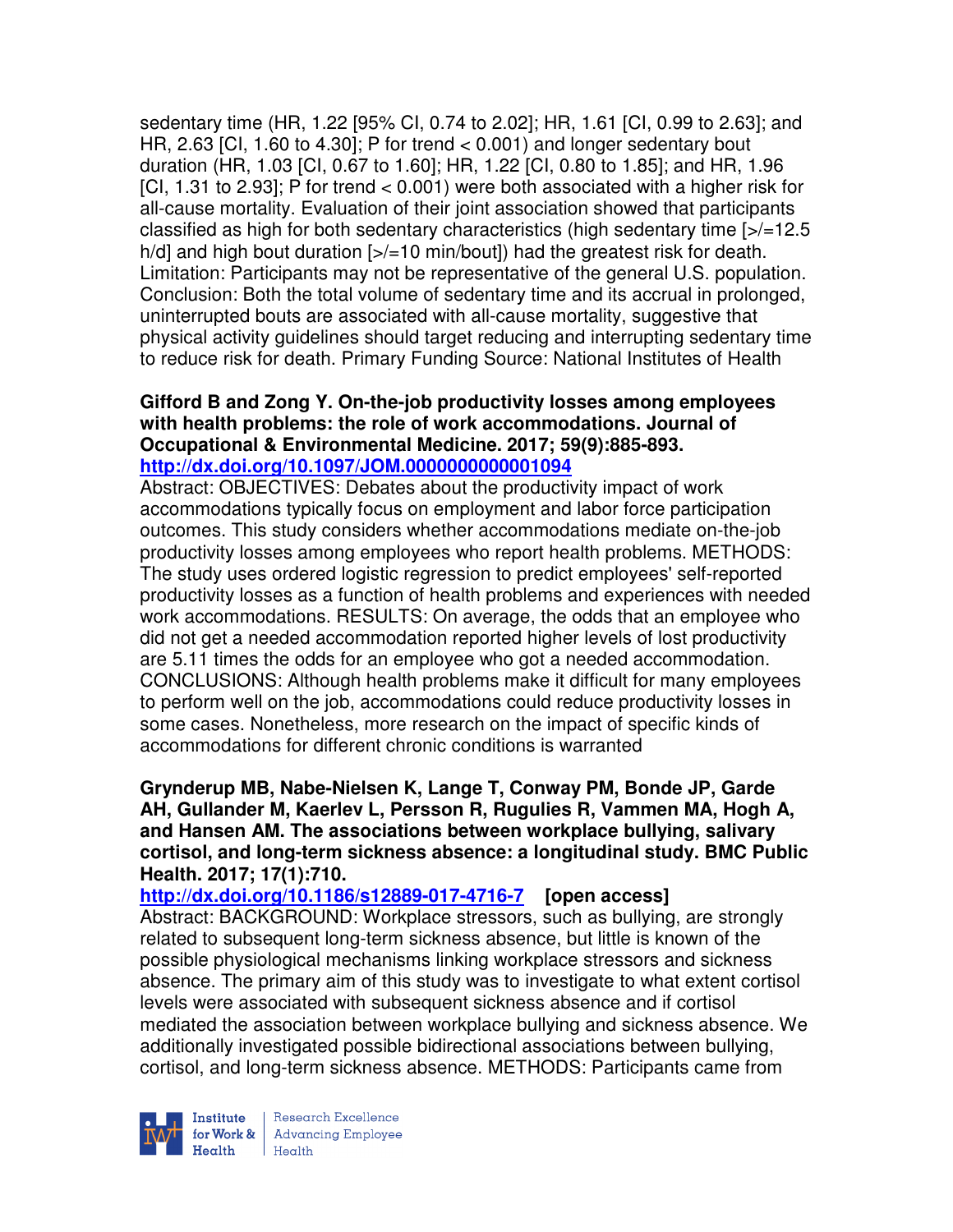two Danish cohort studies, the "Psychosocial RIsk factors for Stress and MEntal disease" (PRISME) cohort and the "Workplace Bullying and Harassment" (WBH) cohort ( $n = 5418$ ). Information about exposure to workplace bullying and morning and evening salivary cortisol was collected at three time points with approximately two years in between. After each data collection, all participants were followed for two years in registers, and cases with long-term sickness absence lasting 30 or more consecutive days were identified. The association between cortisol levels and subsequent sickness absence was assessed by logistic regression, while the extent to which the association between bullying and sickness absence was mediated by cortisol was quantified through natural direct and indirect effects. RESULTS: High evening cortisol was associated with a decreased risk of sickness absence (OR =  $0.82$ , 95% CI =  $0.68-0.99$ ), but we did not find that high morning cortisol levels ( $OR = 0.98$ ,  $95\%$  CI = 0.81-1.18) or high morning-to-evening slope ( $OR = 0.99$ ,  $95\%$  CI = 0.82-1.18) were associated with subsequent sickness absence. We also tested for reverse causation and found that long-term sickness absence, but not salivary cortisol, was a strong risk factor for subsequent workplace bullying. There was no indication that cortisol mediated the association between workplace bullying and sickness absence. CONCLUSION: We found no straightforward and simple association between cortisol and long-term sickness absence. Furthermore, the association between workplace bullying and long-term sickness absence was not mediated by cortisol

**Guyatt GH, Ebrahim S, Alonso-Coello P, Johnston BC, Mathioudakis AG, Briel M, Mustafa RA, Sun X, Walter SD, Heels-Ansdell D, Neumann I, Kahale LA, Iorio A, Meerpohl J, Schunemann HJ, and Akl EA. GRADE guidelines 17: assessing the risk of bias associated with missing participant outcome data in a body of evidence. Journal of Clinical Epidemiology. 2017; 87:14- 22.** 

### **http://dx.doi.org/10.1016/j.jclinepi.2017.05.005**

Abstract: OBJECTIVE: To provide GRADE guidance for assessing risk of bias across an entire body of evidence consequent on missing data for systematic reviews of both binary and continuous outcomes. STUDY DESIGN AND SETTING: Systematic survey of published methodological research, iterative discussions, testing in systematic reviews, and feedback from the GRADE Working Group. RESULTS: Approaches begin with a primary meta-analysis using a complete case analysis followed by sensitivity meta-analyses imputing, in each study, data for those with missing data, and then pooling across studies. For binary outcomes, we suggest use of "plausible worst case" in which review authors assume that those with missing data in treatment arms have proportionally higher event rates than those followed successfully. For continuous outcomes, imputed mean values come from other studies within the systematic review and the standard deviation (SD) from the median SDs of the control arms of all studies. CONCLUSIONS: If the results of the primary metaanalysis are robust to the most extreme assumptions viewed as plausible, one does not rate down certainty in the evidence for risk of bias due to missing



Research Excellence **Advancing Employee**  $H_{\text{each}}$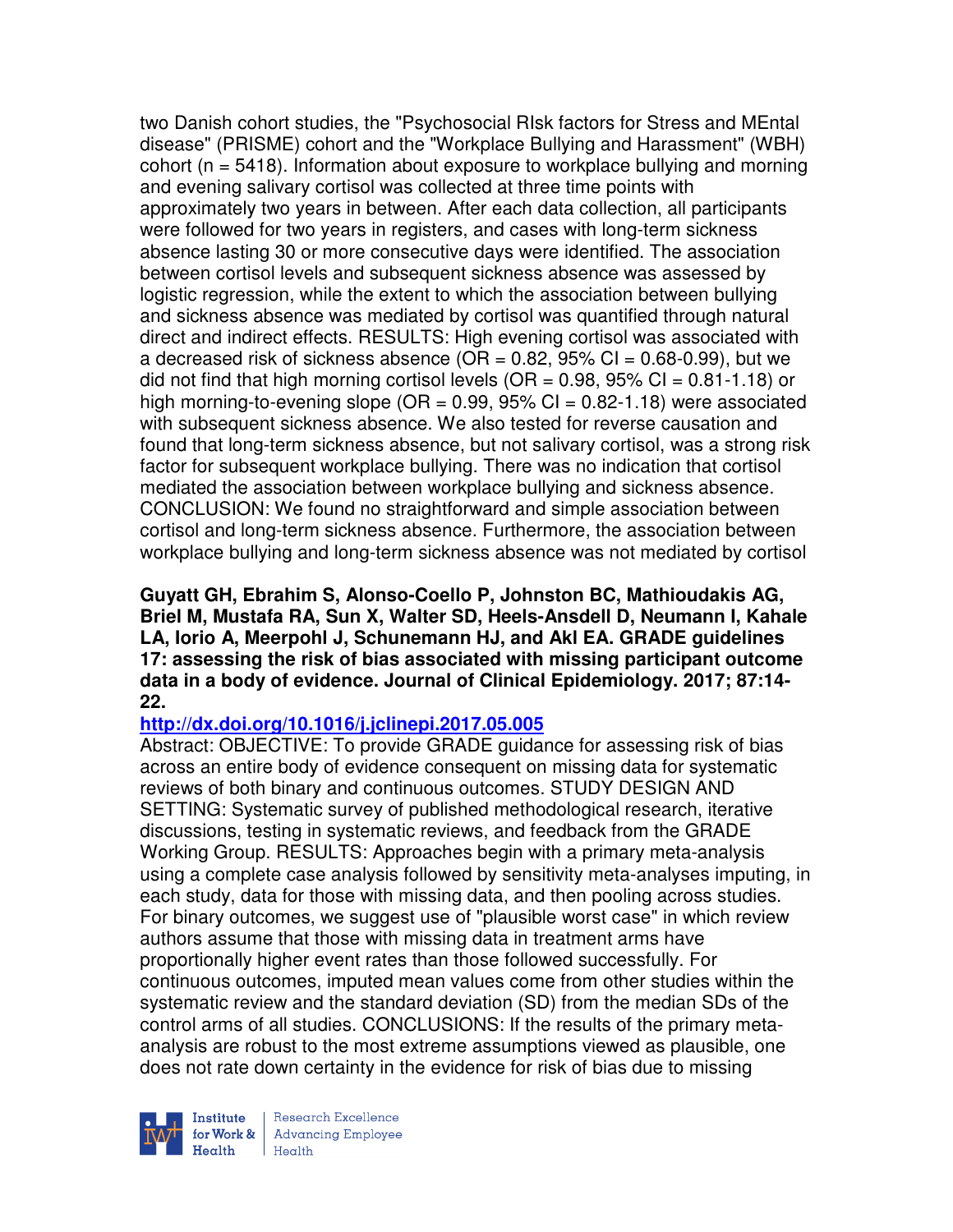participant outcome data. If the results prove not robust to plausible assumptions, one would rate down certainty in the evidence for risk of bias

#### **Hamblin LE, Essenmacher L, Luborsky M, Russell J, Janisse J, Upfal M, and Arnetz J. Worksite walkthrough intervention: data-driven prevention of workplace violence on hospital units. Journal of Occupational & Environmental Medicine. 2017; 59(9):875-884.**

#### **http://dx.doi.org/10.1097/JOM.0000000000001081**

Abstract: OBJECTIVE: The aim of this study was to describe the implementation of a data-driven, unit-based walkthrough intervention shown to be effective in reducing the risk of workplace violence in hospitals. METHODS: A structured worksite walkthrough was conducted on 21 hospital units. Unit-level workplace violence data were reviewed and a checklist of possible prevention strategies and an Action Plan form guided development of unit-specific intervention. Unit supervisor perceptions of the walkthrough and implemented prevention strategies were reported via questionnaires. Prevention strategies were categorized as environmental, behavioral, or administrative. RESULTS: A majority of units implemented strategies within 12 months' postintervention. Participants found the walkthrough useful, practical, and worthy of continued use. CONCLUSIONS: Structured worksite walkthroughs provide a feasible method for workplace violence reduction in hospitals. Core elements are standardized yet flexible, promoting fidelity and transferability of this intervention

**Hultcrantz M, Rind D, Akl EA, Treweek S, Mustafa RA, Iorio A, Alper BS, Meerpohl JJ, Murad MH, Ansari MT, Katikireddi SV, Ostlund P, Tranaeus S, Christensen R, Gartlehner G, Brozek J, Izcovich A, Schunemann H, and Guyatt G. The GRADE Working Group clarifies the construct of certainty of evidence. Journal of Clinical Epidemiology. 2017; 87:4-13. http://dx.doi.org/10.1016/j.jclinepi.2017.05.006 [open access]** Abstract: OBJECTIVE: To clarify the grading of recommendations assessment, development and evaluation (GRADE) definition of certainty of evidence and suggest possible approaches to rating certainty of the evidence for systematic reviews, health technology assessments, and guidelines. STUDY DESIGN AND SETTING: This work was carried out by a project group within the GRADE Working Group, through brainstorming and iterative refinement of ideas, using input from workshops, presentations, and discussions at GRADE Working Group meetings to produce this document, which constitutes official GRADE guidance. RESULTS: Certainty of evidence is best considered as the certainty that a true effect lies on one side of a specified threshold or within a chosen range. We define possible approaches for choosing threshold or range. For guidelines, what we call a fully contextualized approach requires simultaneously considering all critical outcomes and their relative value. Less-contextualized approaches, more appropriate for systematic reviews and health technology assessments, include using specified ranges of magnitude of effect, for example, ranges of what we might consider no effect, trivial, small, moderate, or large effects. CONCLUSION:



Research Excellence Institute Research Excellence<br>
for Work & Advancing Employee<br>
Health Health Health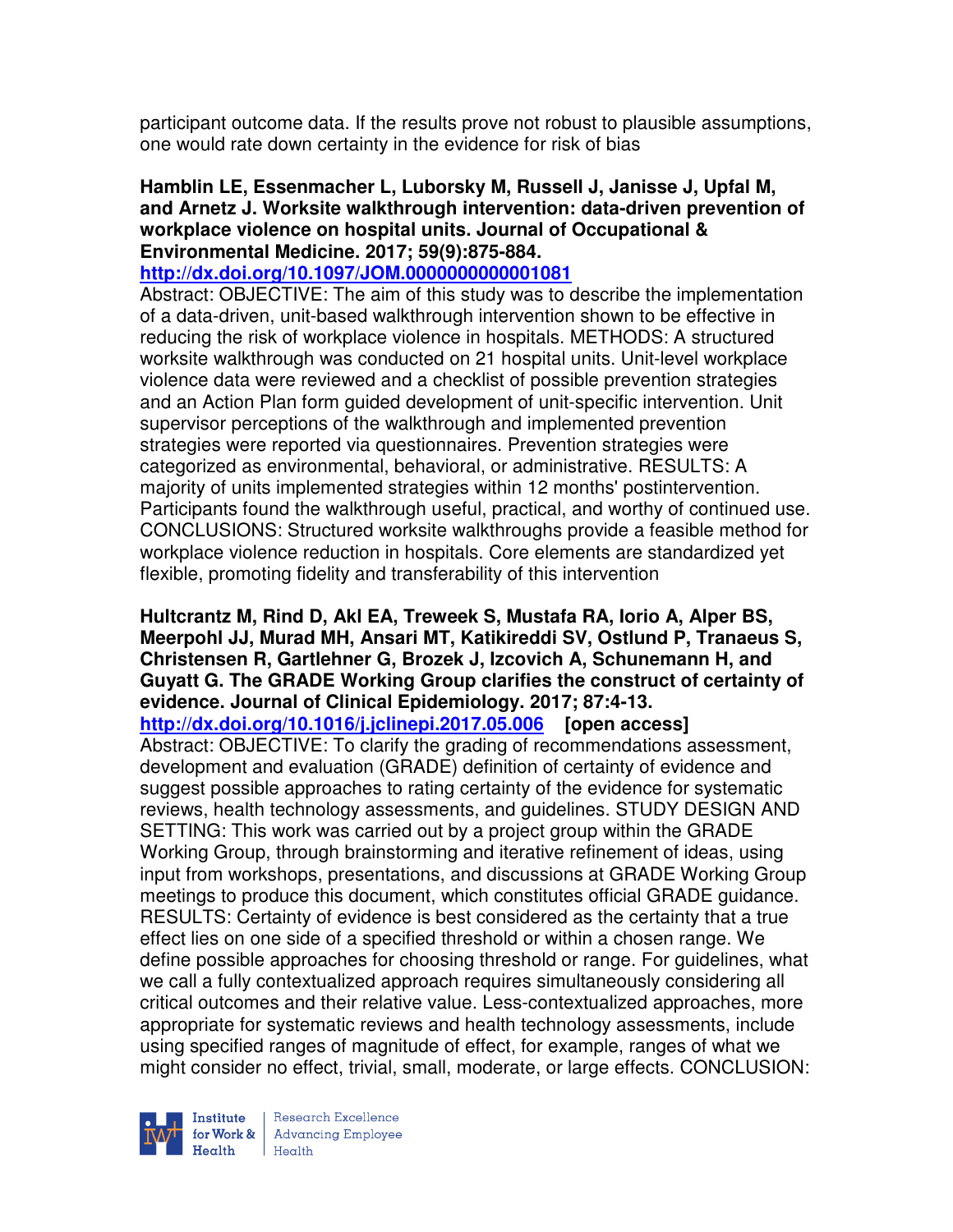It is desirable for systematic review authors, guideline panelists, and health technology assessors to specify the threshold or ranges they are using when rating the certainty in evidence

### **Karanikas N. Evaluating the horizontal alignment of safety management activities through cross-reference of data from safety audits, meetings and investigations. Safety Science. 2017; 98:37-49. http://dx.doi.org/10.1016/j.ssci.2017.05.008**

# **Karkkainen R, Saaranen T, Hiltunen S, Ryynanen OP, and Rasanen K. Systematic review: factors associated with return to work in burnout. Occupational Medicine. 2017; 67(6):461-468.**

**http://dx.doi.org/10.1093/occmed/kqx093** 

Abstract: Background: Professional burnout predicts sick leave and even permanent withdrawal from the labour force. However, knowledge of the barriers to and facilitators of return to work (RTW) in such burnout is limited. Aims: To identify factors associated with RTW of burned-out individuals to inform occupational health care (OHC) RTW policy. Methods: A systematic search of peer-reviewed quantitative and mixed-method studies published from January 2005 to July 2016 in English and Finnish in ARTO, CINAHL (EBSCO), Medic, PsycINFO (ProQuest), PubMed, Scopus and Web of Science databases, followed by a manual search. We included studies that identify burnout with valid burnout measures and measure the degree of RTW or sick leave as outcomes. We excluded studies with heterogeneous samples without subgroup analyses of RTW in burnout cases. Results: We included 10 studies (three experimental and seven observational) of the initial 1345 identified. The studies reported workrelated factors; enhanced communication (positive association) and low control at work (negative association) and individual-related factors; male gender (positive association), covert coping (negative association), high overcommitment to work (positive association) and burnout-related factors; unimpaired sleep (positive association), duration of sick leave over 6 months (negative association) and part-time sick leave (positive association) associated with RTW in burnout. Associations between burnout rehabilitation and RTW, and the level of symptoms and cognitive impairment and RTW remained unclear. Conclusions: Few quantitative studies, of varied methodological quality, explore factors associated with RTW in burnout. Further research is needed to build an evidence base and develop guidelines for supportive OHC actions

### **Li AN, Liao H, Tangirala S, and Firth BM. The content of the message matters: the differential effects of promotive and prohibitive team voice on team productivity and safety performance gains. Journal of Applied Psychology. 2017; 102(8):1259-1270.**

### **http://dx.doi.org/10.1037/apl0000215**

Abstract: We propose that it is important to take the content of team voice into account when examining its impact on team processes and outcomes. Drawing



Institute Research Excellence<br>
for Work & Advancing Employee<br>
Health Health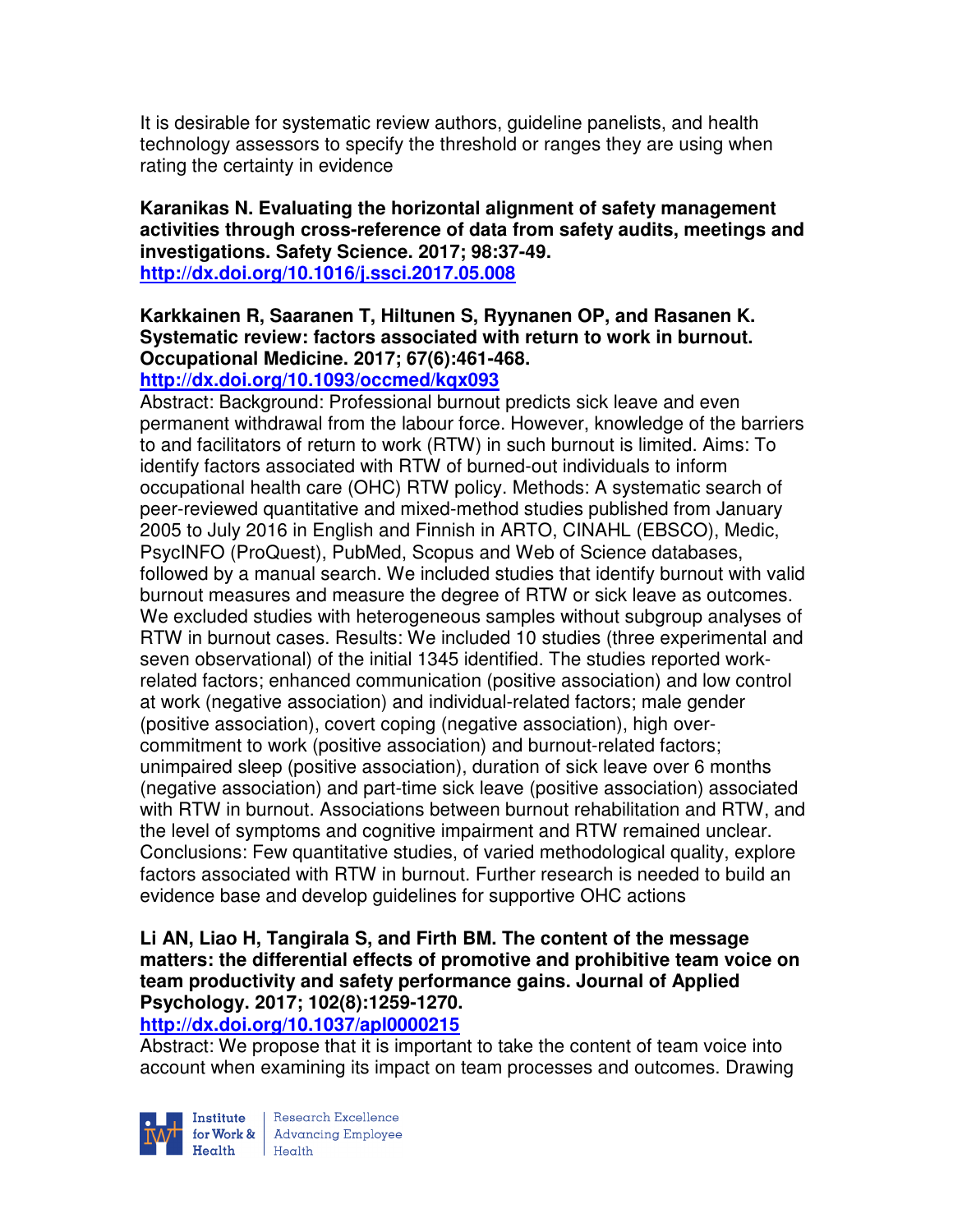on regulatory focus theory (Higgins, 1997), we argue that promotive team voice and prohibitive team voice help teams achieve distinct collective outcomes-that is, team productivity performance gains and team safety performance gains, respectively. Further, we identify mechanisms through which promotive and prohibitive team voices uniquely influence team outcomes as well as boundary conditions for such influences. In data collected from 88 production teams, we found that promotive team voice had a positive association with team productivity performance gains. By contrast, prohibitive team voice had a positive association with team safety performance gains. The relationship between promotive team voice and team productivity performance gains was mediated by team innovation, and the relationship between prohibitive team voice and team safety performance gains was mediated by team monitoring. In addition, the indirect effect of prohibitive team voice on team safety performance gains via team monitoring was stronger when prior team safety performance was lower. We discuss the theoretical and practical implications of these findings. (PsycINFO Database Record

**Littlejohn A, Margaryan A, Vojt G, and Lukic D. Learning from Incidents Questionnaire (LFIQ): the validation of an instrument designed to measure the quality of learning from incidents in organisations. Safety Science. 2017; 99(Part A):80-93.** 

**http://dx.doi.org/10.1016/j.ssci.2017.02.005** 

**Saunders LW, Kleiner BM, McCoy AP, Ellis KP, Smith-Jackson T, and Wernz C. Developing an inter-organizational safety climate instrument for the construction industry. Safety Science. 2017; 98:17-24. http://dx.doi.org/10.1016/j.ssci.2017.04.003** 

**Shea BJ, Reeves BC, Wells G, Thuku M, Hamel C, Moran J, and et al. AMSTAR 2: a critical appraisal tool for systematic reviews that include randomised or non-randomised studies of healthcare interventions, or both. British Medical Journal. 2017; 358.** 

### **http://dx.doi.org/10.1136/bmj.j4008**

Abstract: The number of published systematic reviews of studies of healthcare interventions has increased rapidly and these are used extensively for clinical and policy decisions. Systematic reviews are subject to a range of biases and increasingly include non-randomised studies of interventions. It is important that users can distinguish high quality reviews. Many instruments have been designed to evaluate different aspects of reviews, but there are few comprehensive critical appraisal instruments. AMSTAR was developed to evaluate systematic reviews of randomised trials. In this paper, we report on the updating of AMSTAR and its adaptation to enable more detailed assessment of systematic reviews that include randomised or non-randomised studies of healthcare interventions, or both. With moves to base more decisions on real world observational evidence we believe that AMSTAR 2 will assist decision



Research Excellence Institute<br>
for Work & Advancing Employee<br>
Health Health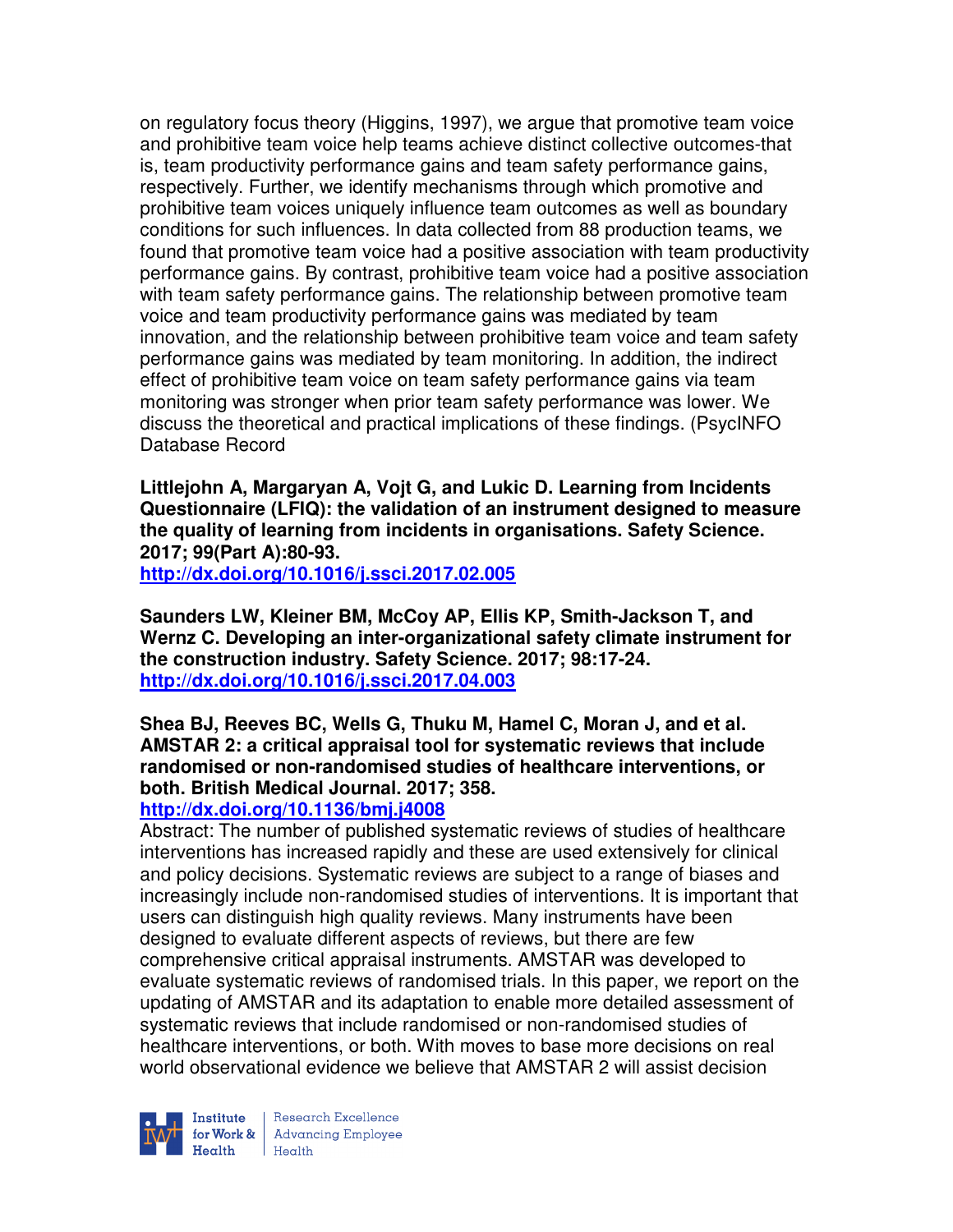makers in the identification of high quality systematic reviews, including those based on non-randomised studies of healthcare interventions.Summary pointsSystematic reviews of studies of healthcare interventions effects often include non-randomised studiesAMSTAR is a popular instrument for critically appraising systematic reviews of randomised controlled clinical trialsAMSTAR underwent further development to enable appraisal of systematic reviews of randomised and non-randomised studies of healthcare interventionsThe revised instrument (AMSTAR 2) retains 10 of the original domains, has 16 items in total (compared with 11 in the original), has simpler response categories than the original AMSTAR, includes a more comprehensive user guide, and has an overall rating based on weaknesses in critical domainsAMSTAR 2 is not intended to generate an overall scoreWith moves to base more decisions on real world observational evidence, AMSTAR 2 should assist in the identification of high quality systematic reviewsWith the rapid increase in biomedical publishing, keeping up with primary research has become almost impossible for healthcare practitioners and policy makers.1 Consequently, healthcare decision  $\Gamma\text{C}^{\text{a}}$ 

**Silva SA, Carvalho H, Oliveira MJ, Fialho T, Soares CG, and Jacinto C. Organizational practices for learning with work accidents throughout their information cycle. Safety Science. 2017; 99(Part A):102-114. http://dx.doi.org/10.1016/j.ssci.2016.12.016** 

**Verbeek J, Ijaz S, and Mischke C. Inclusion criteria for outcomes of studies not clearly reported in Cochrane systematic reviews. Journal of Clinical Epidemiology. 2017; 87:98-106.** 

### **http://dx.doi.org/10.1016/j.jclinepi.2017.04.025**

Abstract: OBJECTIVES: The objective of this study was to survey how outcomes in recent Cochrane reviews were defined and used for inclusion of studies and how this compares with guidance on preventing outcome reporting bias. STUDY DESIGN AND SETTING: A survey of Cochrane reviews. We extracted data on the outcomes and how the outcomes were used for inclusion of studies in the review. RESULTS: We included 52 reviews with a mean of 8.4 (standard deviation, 4.3) outcomes. Of all reviews, 47 (90%) used primary and secondary outcomes as the names for their review's outcomes but without further definition. None reported using a core outcome set. Forty reviews (77%) did not explain if they used outcomes for inclusion of studies, 8 (15%) stated that studies were included if they reported either primary or secondary outcomes, 1 (2%) reported that outcomes were not used for inclusion, and for 3 (6%), this was unclear. CONCLUSION: In a sample of Cochrane reviews, most reviews did not state if outcomes were used for inclusion of studies. Better explanation of inclusion decisions is needed to be able to understand the risk of outcome reporting bias in a review. Consistent guidance in names and definitions for different types of outcomes used in systematic reviews is needed



| Research Excellence for Work & Advancing Employee<br>Health Health